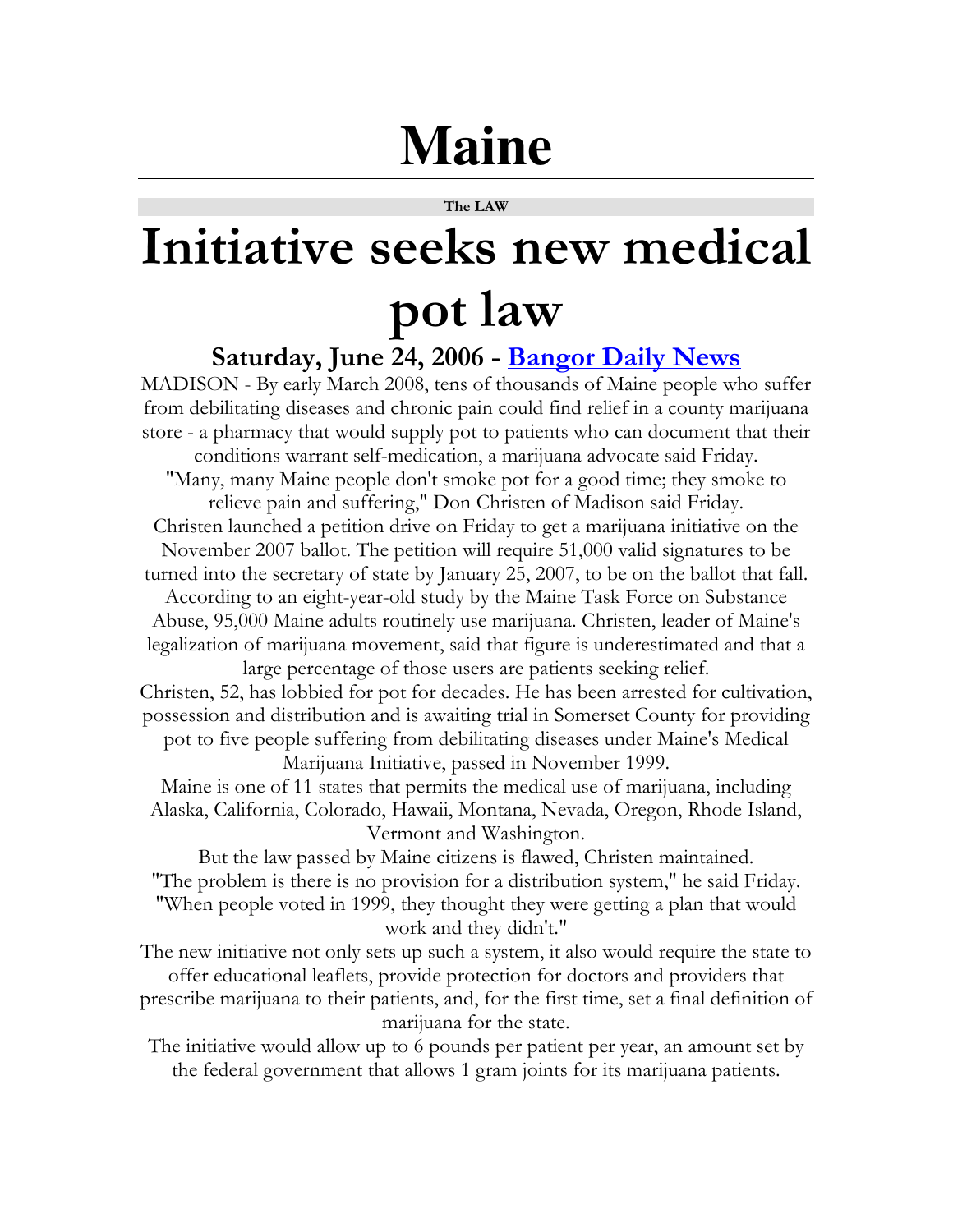"That's 5.7 pounds per year," Christen said. "A patient would use six to seven joints a day, depending on their illness."

Christen said many sick people don't use the existing program because they are scared.

"The potential for abuse is minimal, compared to the benefit for patients," he said. "What we are talking about is helping sick people get pot and keeping them away from the black market and its exorbitant prices."

Since Maine already has decriminalized marijuana, Christen maintained that the state has the right to establish a distribution system. By setting up nonprofit outlets that would stock marijuana grown by authorized providers, insurance

companies could be required to pay for the herbal medication. The proposal is to have stores called "buyers clubs" in all cities with more than 25,000 people and one in each county.

Christen said the initiative has built-in protection for prescribing doctors. "That has to turn some heads," he said.

"This initiative will be the model for the country," Christen predicted. "We used math and science to find out what people needed. There is nothing like this. This will be a Maine law, for Maine citizens."

Anyone who wants to volunteer to circulate petitions can contact Christen at 696- 8167 or check www.mainevocals.net .

#### Maine law

SUMMARY: Sixty-one percent of voters approved Question 2 on November 2, 1999. The law took effect on December 22, 1999. It removes state-level criminal penalties on the use, possession and cultivation of marijuana by patients who possess an oral or written "professional opinion" from their physician that he or she "might benefit from the medical use of marijuana." Patients diagnosed with the following illnesses are afforded legal protection under this act: epilepsy and other disorders characterized by seizures; glaucoma; multiple sclerosis and other disorders characterized by muscle spasticity; and nausea or vomiting as a result of AIDS or cancer chemotherapy. Patients (or their primary caregivers) may legally possess no more than one and one-quarter ounces of usable marijuana, and may cultivate no more than six marijuana plants, of which no more than three may be mature. Those patients who possess greater amounts of marijuana than allowed by law are afforded a "simple defense" to a charge of marijuana possession. The law does not establish a state-run patient registry.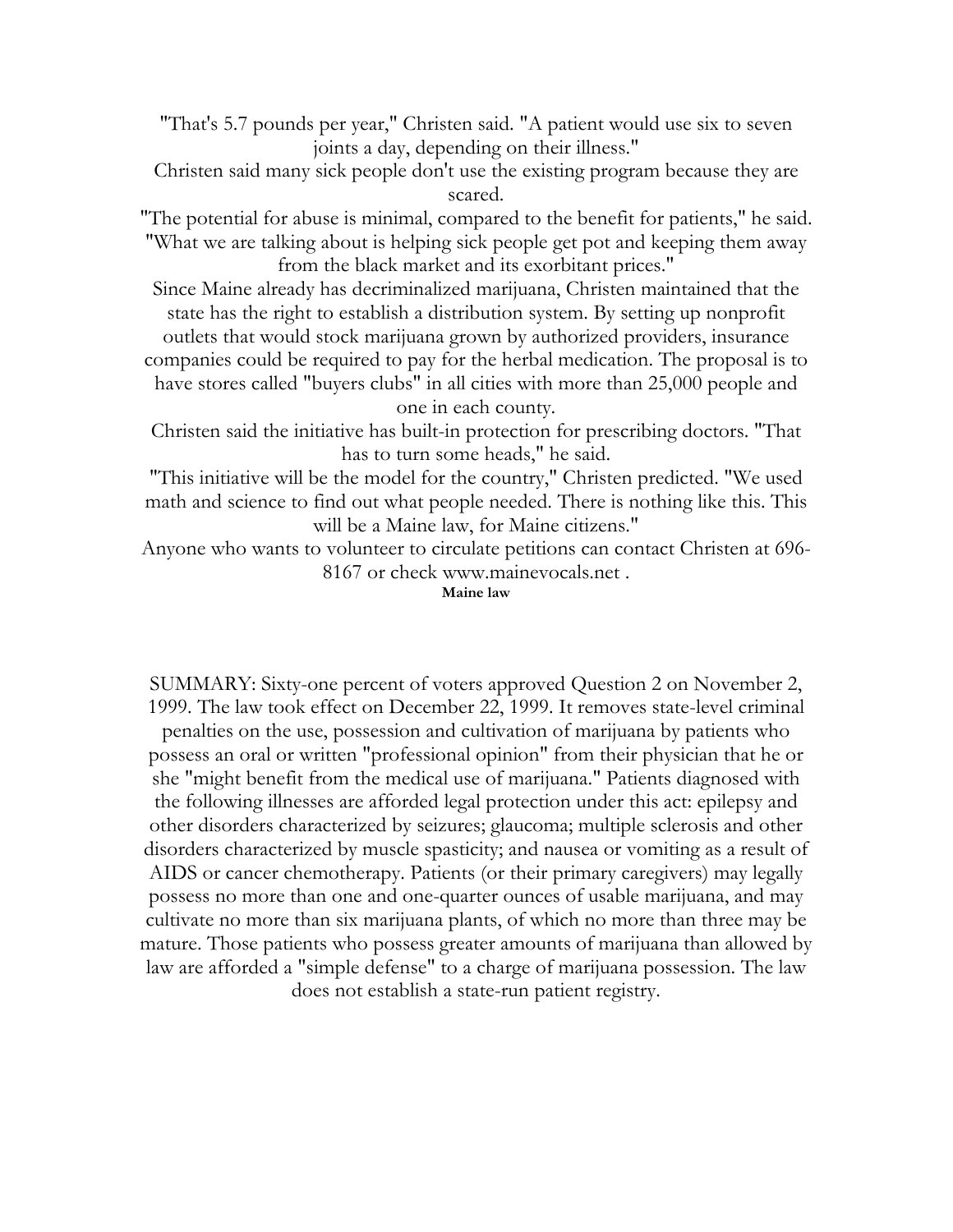## Source: http://www.norml.org/index.cfm?Group\_ID=4541&wtm\_vie w=medical

Maine's Medical Marijuana Laws, Maine Medical Marijuana Act of 1998. The State of Maine enacted the Maine Medical Marijuana Act of 1998 to protect patients who find therapeutic and palliative benefits from using marijuana to be protected from civil or criminal penalties when their doctors advise that such use may provide a medical benefit to them and when other reasonable restrictions are met regarding that use. The Act is intended to permit patients who may benefit from the medical use of marijuana to be able to discuss freely with, and seek advice from their physician on the possible risks and benefits of medical marijuana use. visit: http://www.safeaccessnow.org/article.php?list=type&type=1 93

Maine Medical Marijuana Act. This Act may be known as the Maine Medical Marijuana Act of 1998. SUMMARY. This initiated bill makes the following changes to the laws governing the ... visit: http://www.medicalmarijuanaprocon.org/pop/Maine2.htm

What it does... The Maine Medical Marijuana Initiative. The 1999 Maine Medical Marijuana Initiative... What it does... Protects Patients Whose Medical Marijuana Use Is Advised By A Doctor ... visit: http://www.mainers.org/does.htm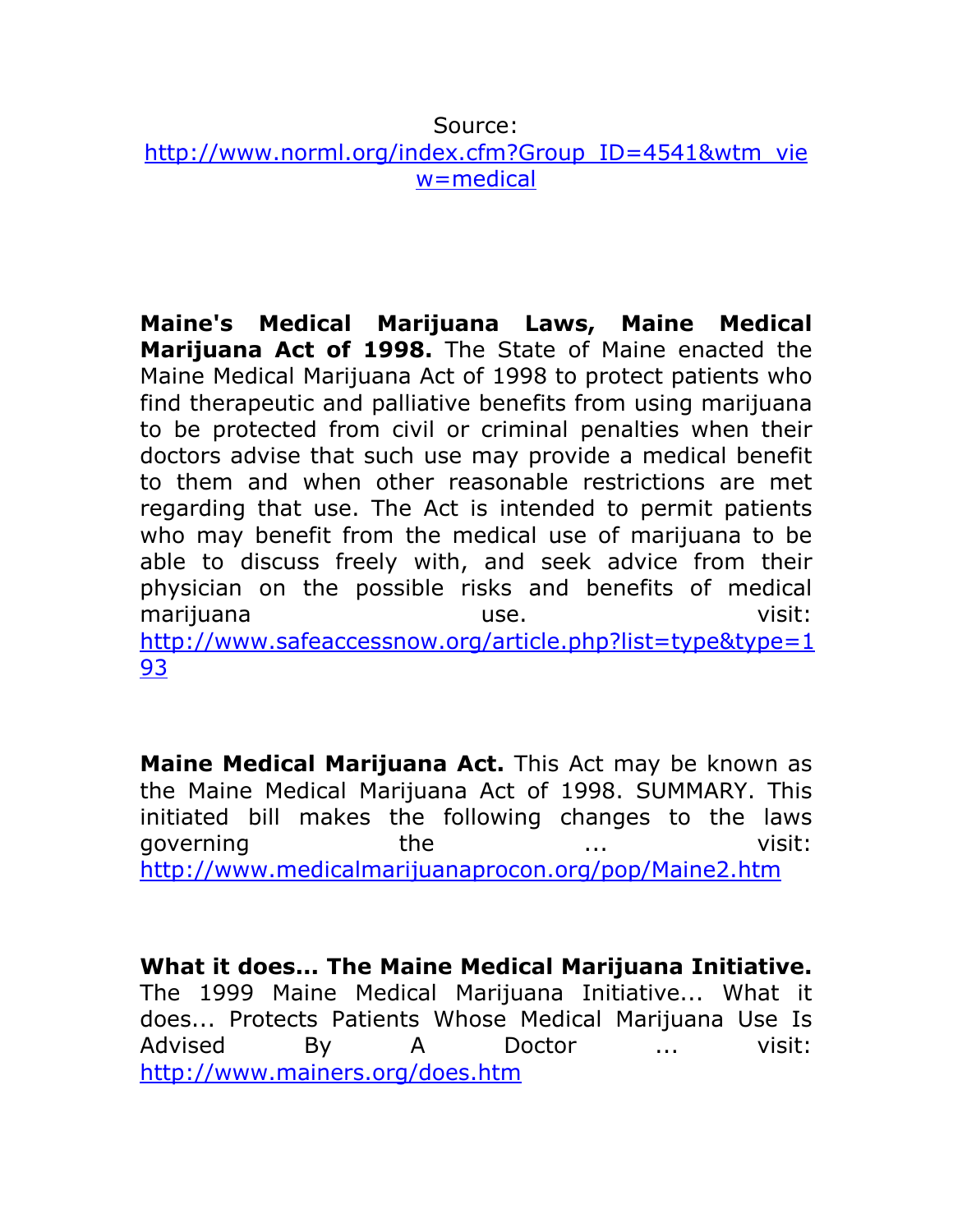INFO, How To

ASA : Becoming a Patient in Maine. How to become a medical marijuana patient in the state of Maine ... The State of Maine enacted the Maine Medical Marijuana Act of 1998. visit: http://www.safeaccessnow.org/article.php?id=2051

#### CONTACTs

Temple of Advanced Enlightenment. A Native American Inter-Disciplinary temple dedicated to the spiritual and moral guidance of our members. We have absolutely no political agenda. We are dedicated in standing up for civil rights, fighting intolerance, and taking responsibility for the world we live in. Visit: www.templegreen.org

Maine - NORML

## CONTACT INFORMATION: Brochures outlining Maine's medical marijuana law are available from:

Mainers for Medical Rights

P.O. Box 746

Gorham, ME 04084

(800) 846-1039

http://www.mainers.org/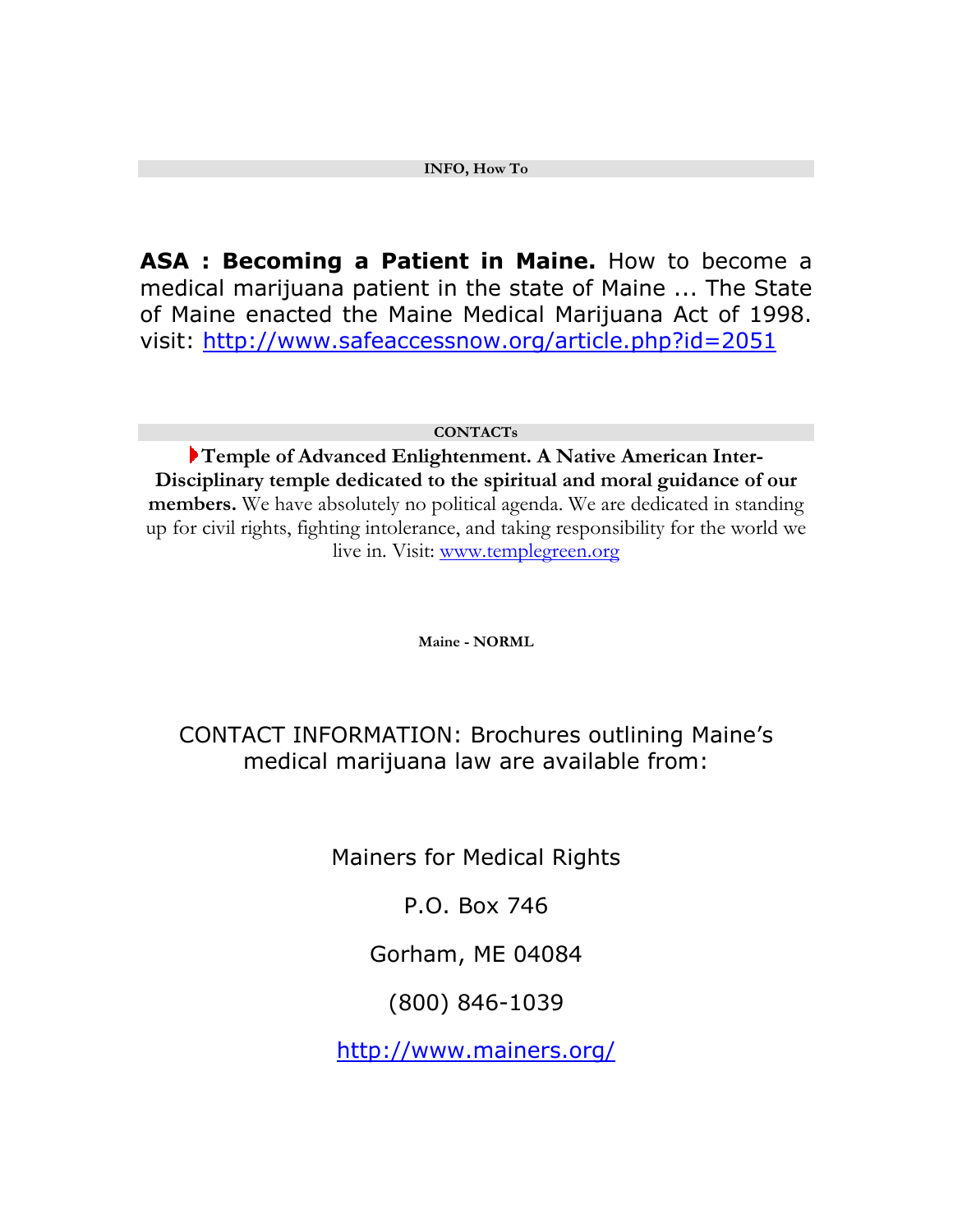### Source: http://www.norml.org/index.cfm?Group\_ID=4541&wtm\_vie w=medical

Other CONTACT RESOURCEs - People, ORGs and BIZ

Mainers for Medical Rights. Find the full text of the Maine Medical Marijuana Act and explore what it does and does not cover. Includes links to cannabis research and law. visit: http://www.mainers.org/

Endorsers of the Maine Medical Marijuana Initiative. Thousands of Mainers Take A Public Stand For The Maine Medical Marijuana Initiative ... 1999 Maine Medical Marijuana Initiative. Visit: http://www.mainers.org/supporters.htm

Maine Marijuana Information Resource Center. Information, forum, and links related to the marijuana laws in Maine. visit: http://mmirc.tripod.com/

Maine State Medical Marijuana Program. New program for the state of Maine medical marijuana patients, Medical Marijuana Information site, Main page, grow guides, 250 + pages,1930's Reefer Madness ... visit: http://www.onlinepot.org/legal/stateofmaine.htm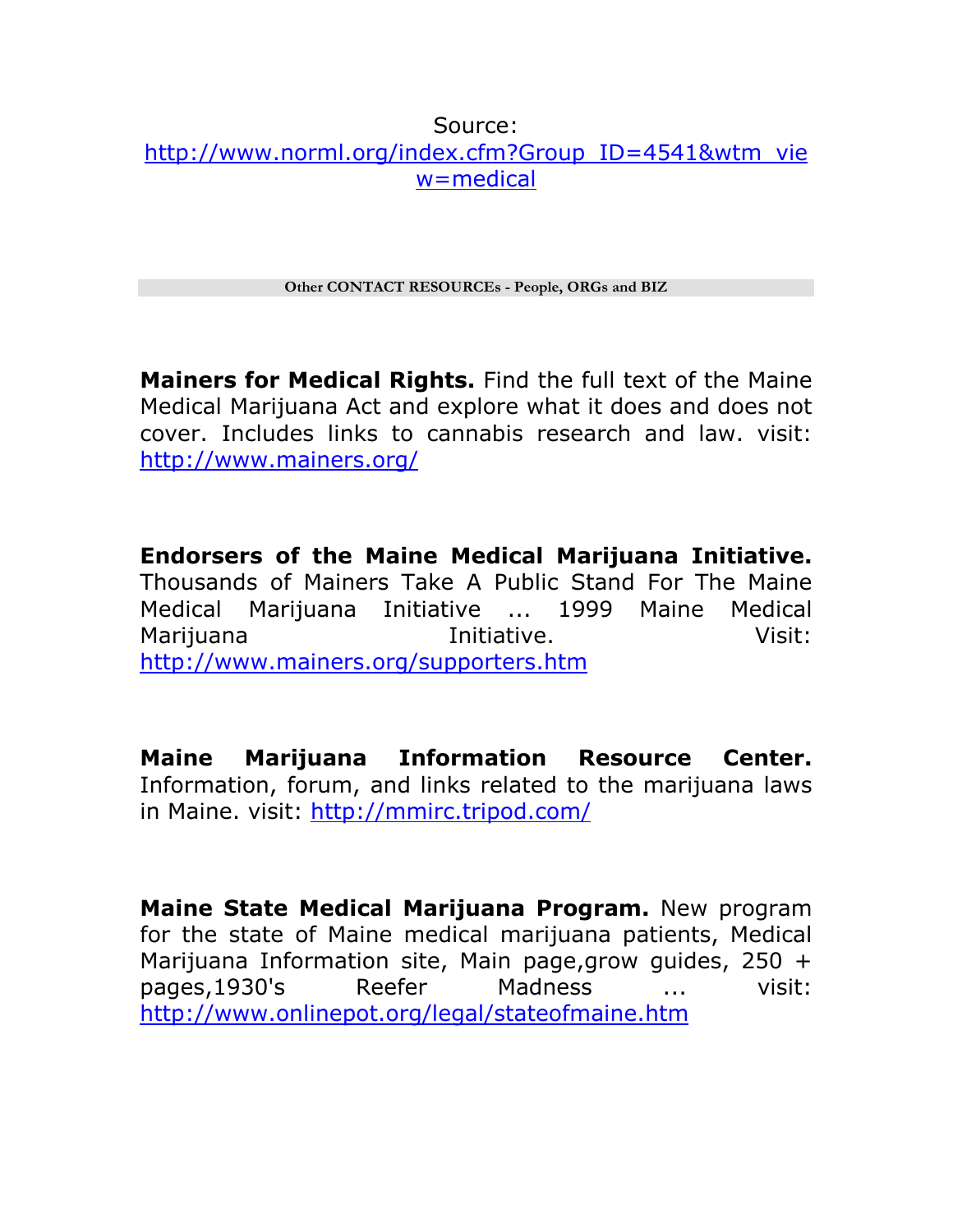Maine Citizens for Medical Marijuana. From: Maine Citizens for Medical Marijuana. AMR: Competition not Compassion in Maine ... by Maine Citizens for Medical Marijuana, Maine Vocals, Maine Cannabis Alliance, Maine Business .... visit: http://www.levellers.org/me1.htm

Ya-Hooka; CommUnity/Medical Marijuana. California Cannabis Cooperative  $\sim$  CCC a medical marijuana community, ... Maine Marijuana Information Resource Center  $\sim$  Message forum for Maine medical ... visit: http://www.yahooka.com/pages/CommUnity/Medical\_Mariju ana/

## Also **Also - Ya-Hooka;**

Activism\_and\_Law\_Reform/Medical\_Marijuana. Organizations actively working to legalize medical marijuana. ... the challenges facing medical cannabis patients, their caregivers and ... Compassionate Cannabis, ACT UP, and Americans for... including -

Maine Marijuana Information Resource Center  $\sim$ Message forum for Maine medical marijuana users and supporters to meet, chat and exchange information, info on current law and pending legislation, links. Visit: http://www.yahooka.com/pages/Activism\_and\_Law\_Reform /Medical\_Marijuana/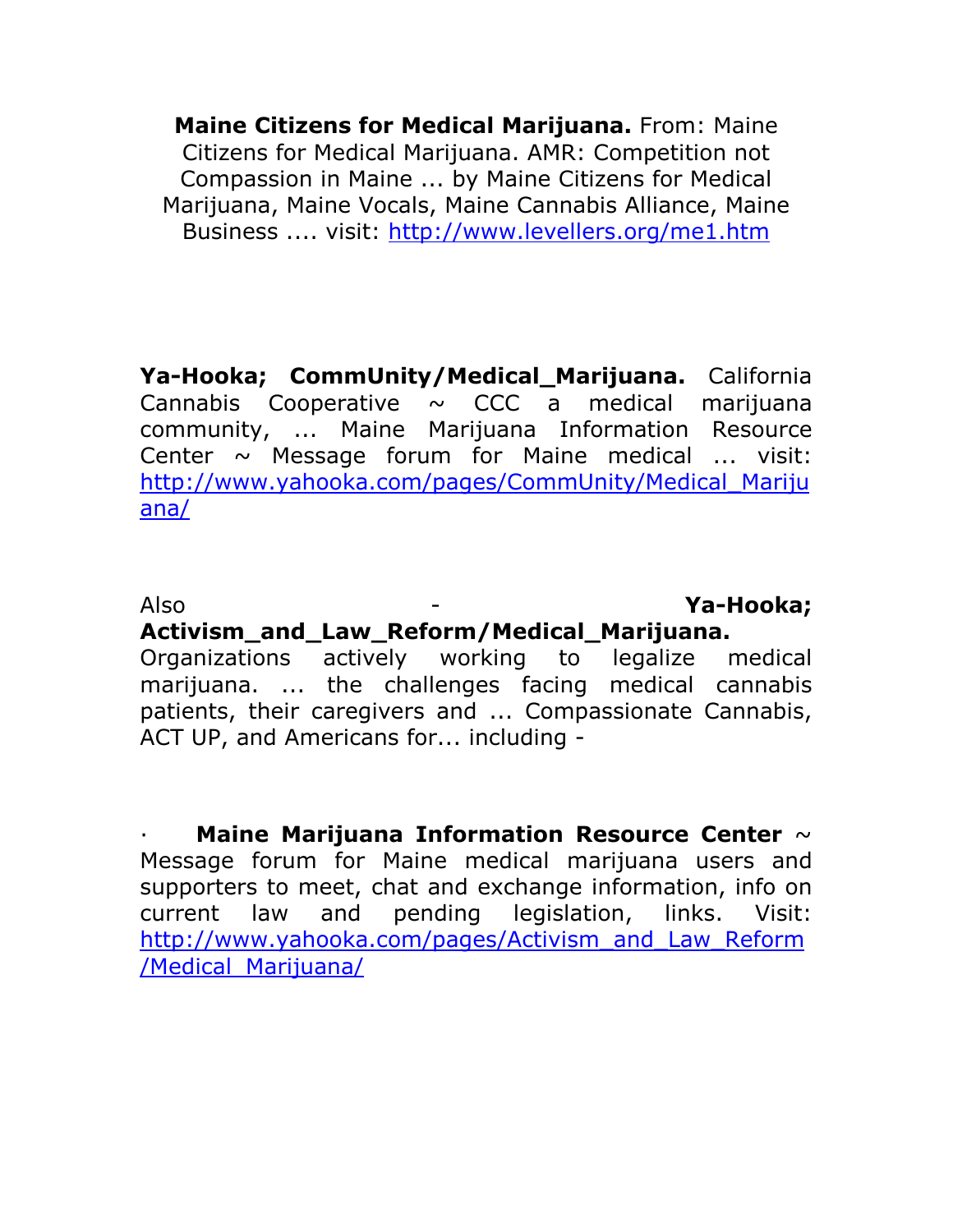Active State Medical Marijuana Programs - NORML. For a list of California doctors who recommend medical cannabis, CONTACT INFORMATION: Brochures outlining Maine?s medical marijuana law ... visit: http://www.norml.org/index.cfm?Group\_ID=3391

Medical Marijuana Guide - By Rick S. Maughs. Medical marijuana clinics, medical marijuana Doctors, guide, and laws. How to Grow Your Own Medical Marijuana, You should know all the Medical ... visit: http://medicalmarijuanaguide.com/

INFO, Medical

Medical Marijuana Pro/Con. Pros & cons on medical marijuana. Science, risks, policies, & laws. Visit: http://www.medicalmarijuanaProCon.org/

Medical cannabis - Wikipedia, the free encyclopedia. A catalog page offering Cannabis sativa extract. Medical cannabis refers to the use of Cannabis as a physician recommended herbal th... visit: http://en.wikipedia.org/wiki/Medical\_marijuana

Accepted Medical Use of Cannabis: Medical Professionals. DrugScience.org. Medical Professionals. Cannabis's accepted medical use in the United States is increasingly recognized by health care professionals and the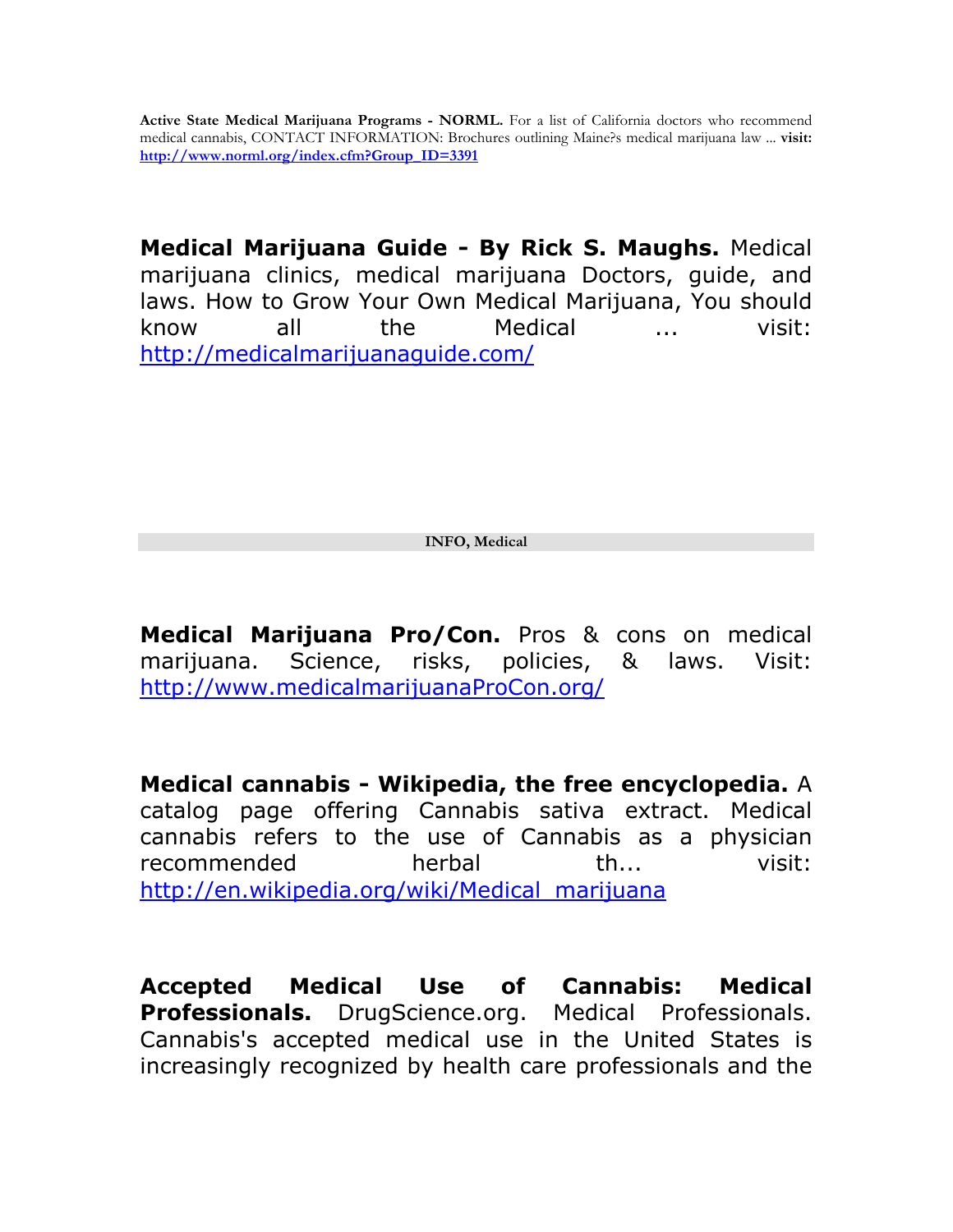medical community. visit: http://www.drugscience.org/amu/amu\_medprof.htm

INFO, legal

An Act To Permit The Medical Use Of Marijuana - Mainers for ... The 1999 Maine Medical Marijuana Initiative... The Act... ... Sec. 11. Title. this Act may be known as the Maine Medical Marijuana Act of 1998. SUMMARY ... visit: http://www.mainers.org/act.htm

Medical Marijuana. See generally our discussion of Medical Marijuana. Maine: ME. REV. STAT. ANN. tit. 22, § 2383-B. [Findlaw] \$[Lexis]\$[Westlaw]. The following states have expressly addressed the issue of palliative care, usually allowing some medicinal uses of marijuana in derogation of controlled substances prohibitions. See Medical Marijuana Commentaries for academic comment. Some of the provisions have been the subject of case law analysis.

Maine: ME. REV. STAT. ANN. tit. 22, § 2383-B. [Findlaw] \$[Lexis]\$[Westlaw]. The Maine statute exempts the physician from prosecution where there is a bona-fide physician-patient relationship. § 2383-B(5)(A)(2). The statute governs the medical use of marijuana in order relieve pain or alleviate a patients symptoms from disease. §  $2383-B(5)(A)(2)(a)$ . The physician must also consult the patient regarding the possible health risks and therapeutic or palliative benefits of the medical use of marijuana. § 2383-B(5)(A)(2)(b). Visit: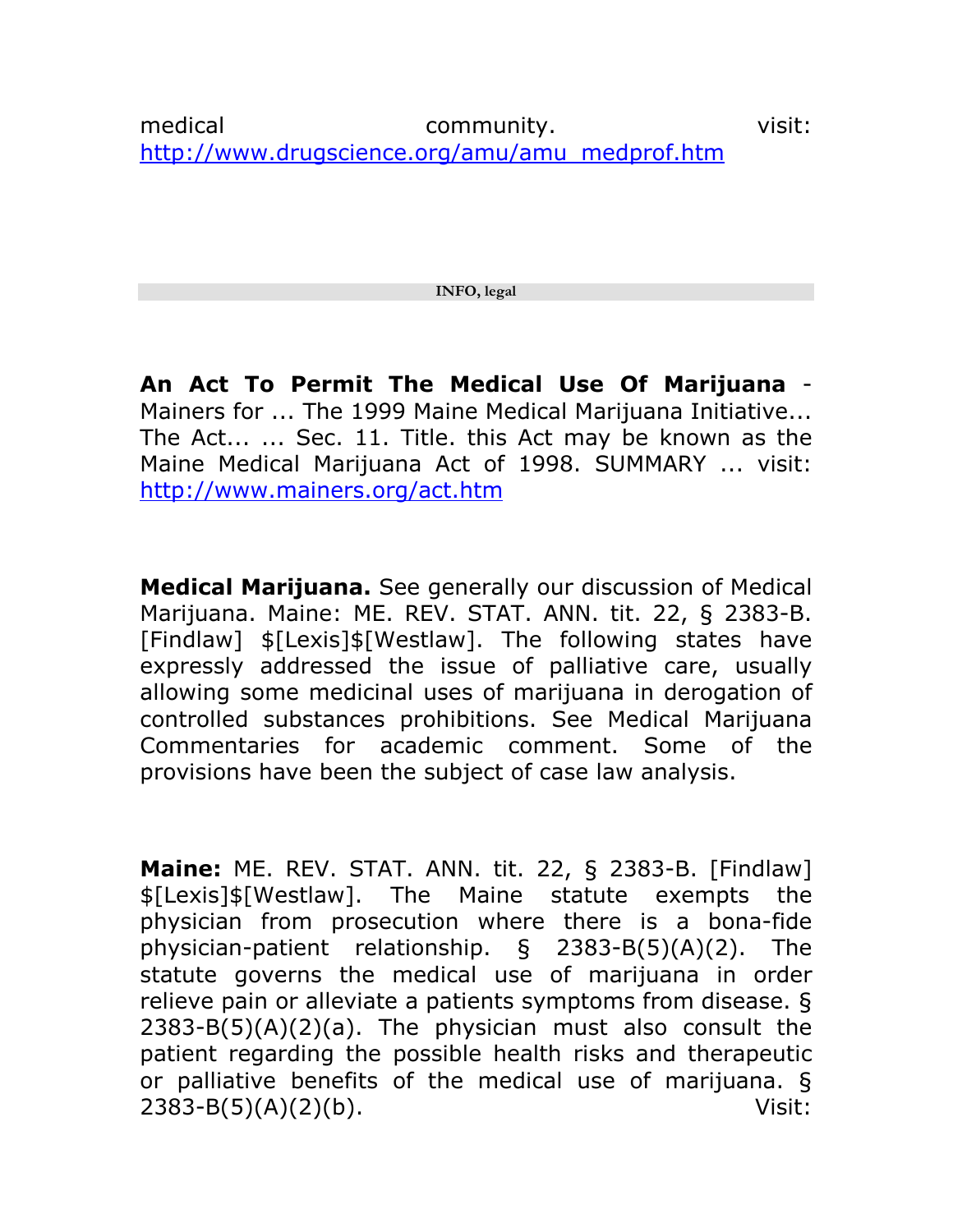http://www.painandthelaw.org/statutes/medical marijuana. php

Drug Policy Alliance: Info for Medical Marijuana Litigators: Maine. Medical Marijuana Act of 1998 -Preamble. "The people of the State of Maine declare their purposes and intent in enacting the Maine Medical Marijuana Act of 1998 to be the following:Use of marijuana has been found to provide important therapeutic and palliative benefits to many patients who suffer from debilitating conditions resulting from certain diseases or treatment of these diseases. Patients should be allowed to use small amounts of marijuana without civil or criminal penalties when their doctors advise that such use may provide a medical benefit to them and when other reasonable restrictions are met regarding that use." Visit: http://www.drugpolicy.org/marijuana/medical/challenges/liti gators/legal/laws/maine.cfm

NEWs

Feds, States Diverge on Medical Marijuana

April 24, 2006. State officials say a new statement from the U.S. Food and Drug Administration (FDA) denying that marijuana has medical uses won't affect state laws legalizing medical-marijuana use, the New York Times reported April 22.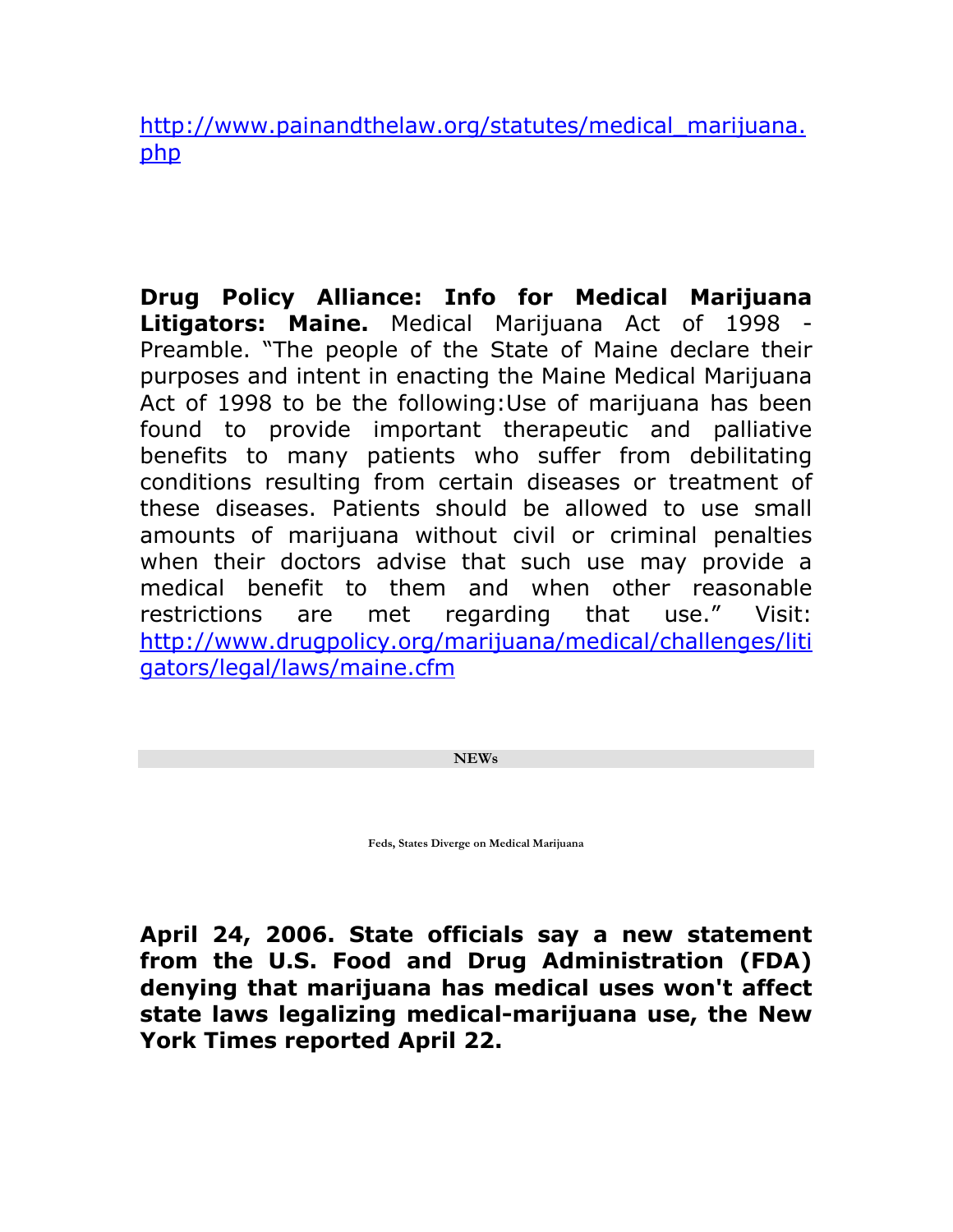"Really, there's nothing that's going to happen -- any third parties judging whether these substances are effective - that is going to change Maine law," added Maine assistant attorney general James M. Cameron; Maine passed a medical-marijuana law in 1999. Visit: http://www.jointogether.org/news/headlines/inthenews/200 6/feds-states-diverge-on.html

Medical Marijuana Protection Extended in Maine. The original medical marijuana law in Maine was approved by 61 percent of voters in 1999. The measure, LD 611, increases the amount of usable marijuana a ... visit: http://www.mpp.org/releases/nr040102.html

Marijuana - Maine Drug Threat Assessment. In November 1999, voters passed the Maine Medical Marijuana Initiative, Bill LD 2109, ... Violence associated with cannabis cultivation in Maine is limited; ... visit: http://www.usdoj.gov/ndic/pubs/657/marijuan.htm

Two Medical Marijuana Petitions Underway in Maine. Mainers for Medical Rights (MMR), and a local coalition led by Maine Vocals, ... Christen said Maine Citizens for Medical Marijuana, Maine Cannabis Alliance ...

http://www.ndsn.org/jan98/medmj4.html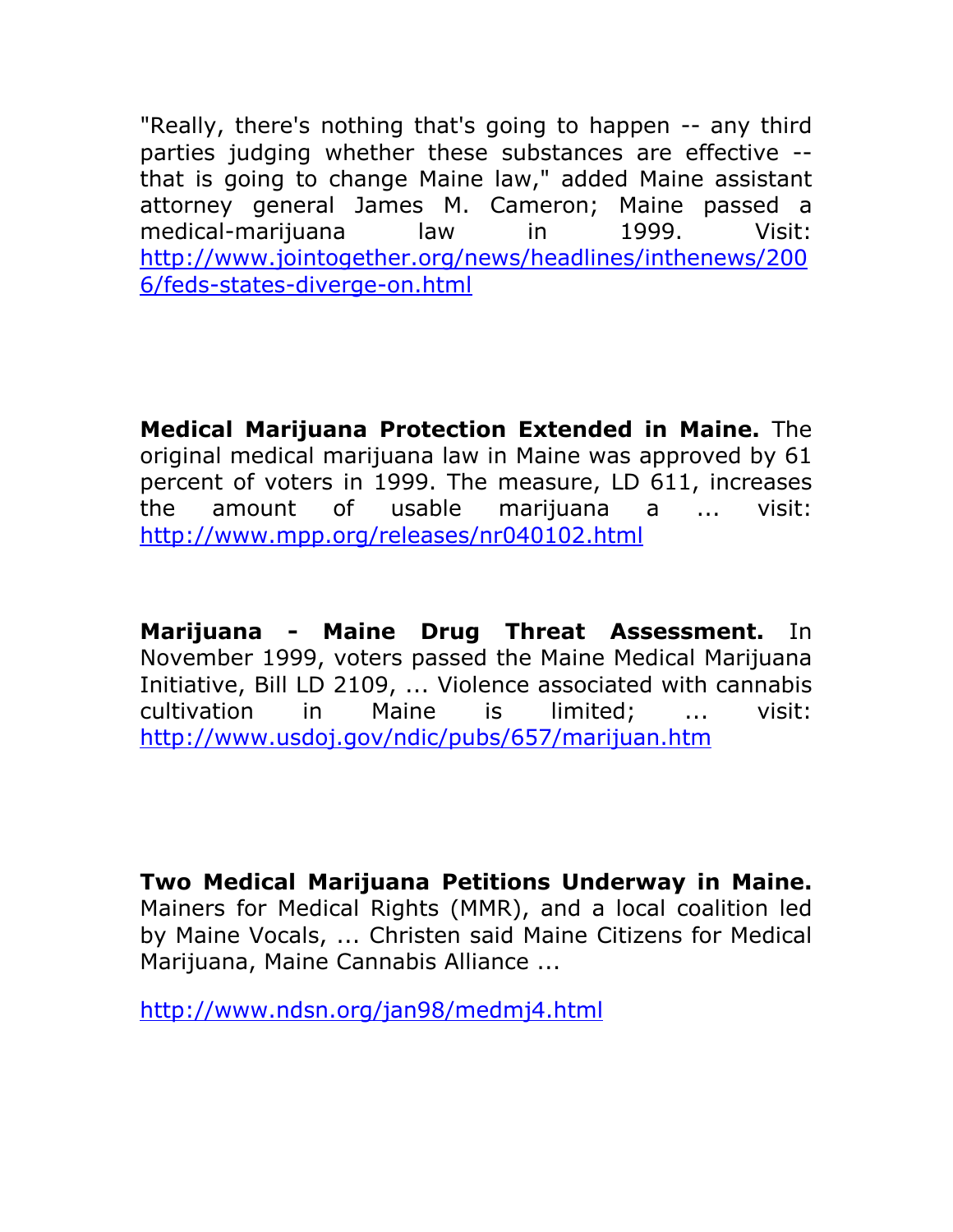Newsbrief: Maine Activist Providing Medical Marijuana Indicted. Now, Christen is looking at hard time for standing up for his beliefs. And a group of Maine medical marijuana patients are out of luck. ... visit: http://stopthedrugwar.org/chronicle/371/christen.shtml

At the end of its term, the Task Force on Medical Marijuana reaches an impasse over how boldly Maine should confront federal law By Sam Smith

Joint Committee. The first ruling in the case against the Oakland Cannabis Buyers' Cooperative ... Regardless of all this, a majority of Maine's medical marijuana task force ...Brian Clark leans back in his living room chair and takes a drag off the glass pipe he keeps on the coffee table. Earlier in the afternoon he'd started vomiting again, a side effect of his HIV medication. The marijuana he's growing in a converted room in his apartment and loading into the pipe calms his stomach. The referendum Maine voters passed last year allowing patients suffering from certain illnesses to legally grow and smoke marijuana was meant for people like Clark. His apparent exasperation with the new law seems at odds with that fact. Visit: http://www.portlandphoenix.com/archive/features/00/09/29 /pot.html

Conference to Question Medical Cannabis.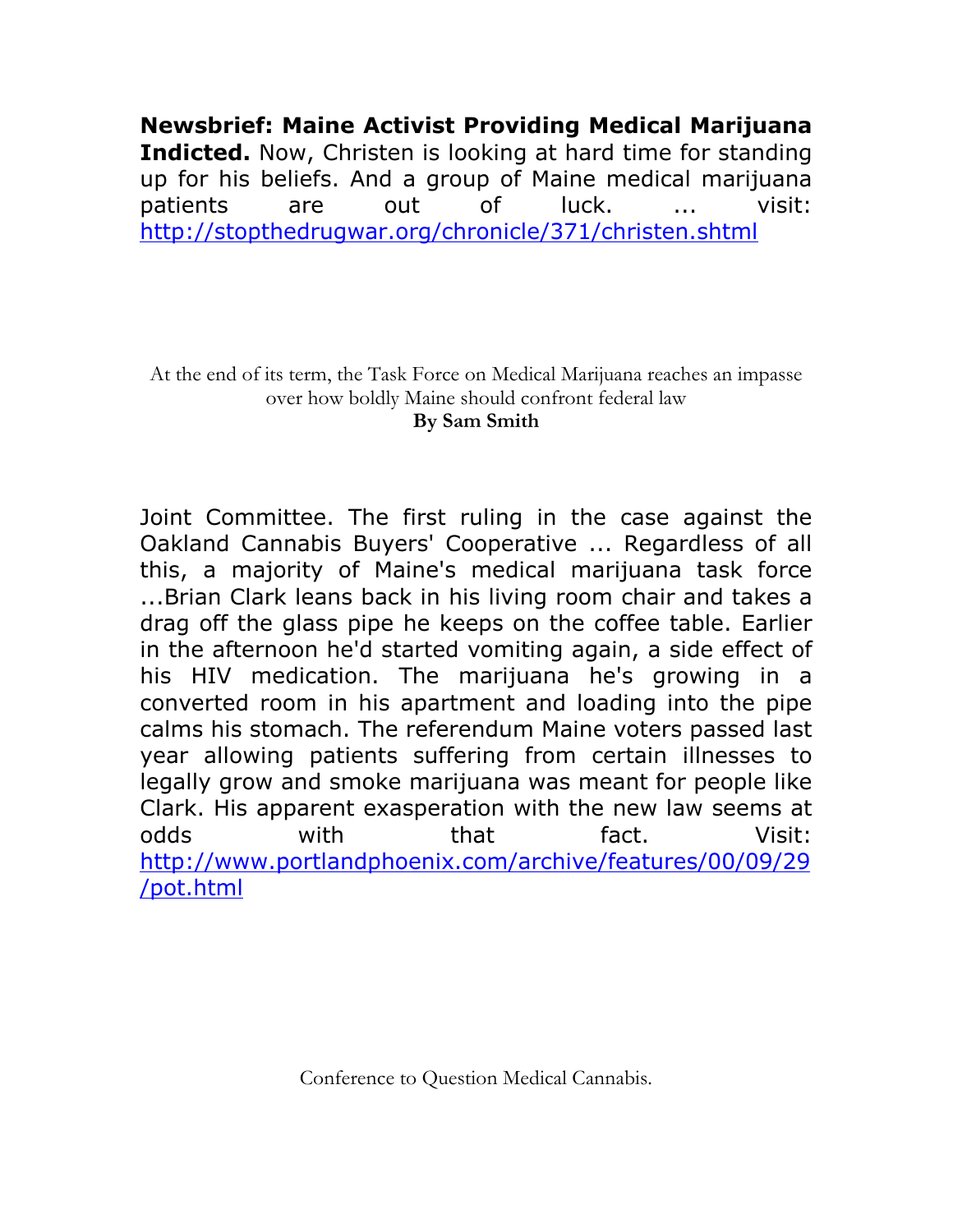## By Claudia Pinto, Daily Progress staff writer

LegalJoint: Medical Cannabis. Tuesday, May 11, 2004. Pregnant women with morning sickness and children with attention deficit hyperactivity disorder might try taking marijuana, according to experts who will speak at an international conference in Charlottesville. Mary Lynn Mathre, president of Patients Out of Time, said it's well known that marijuana can reduce pain and stimulate appetite, which is helpful for AIDS patients. But she said people who attend the Third National Clinical Conference on Cannabis Therapeutics will hear about lesser-known benefits of the drug. See more: http://www.legaljoint.net/mmj/mmj\_research/medical\_cann ibis.asp?p=mmj&mmj=4

Maine Medical Marijuana Campaigns. Therapeutic Models of Medicine. Medical Marijuana in Maine. September 4, 1998. The local initiative sponsored by Maine Citizens for Medical Marijuana did not collect enough signatures .... visit: http://www.levellers.org/mestat.htm

Medical Marijuana Wins Again! Maine Becomes 7th State to Shield Patients from Arrest

On Tuesday (11/5/99), voters in Maine came out in force to say "Yes" to Question Two, a ballot measure that will protect certain patients who use marijuana